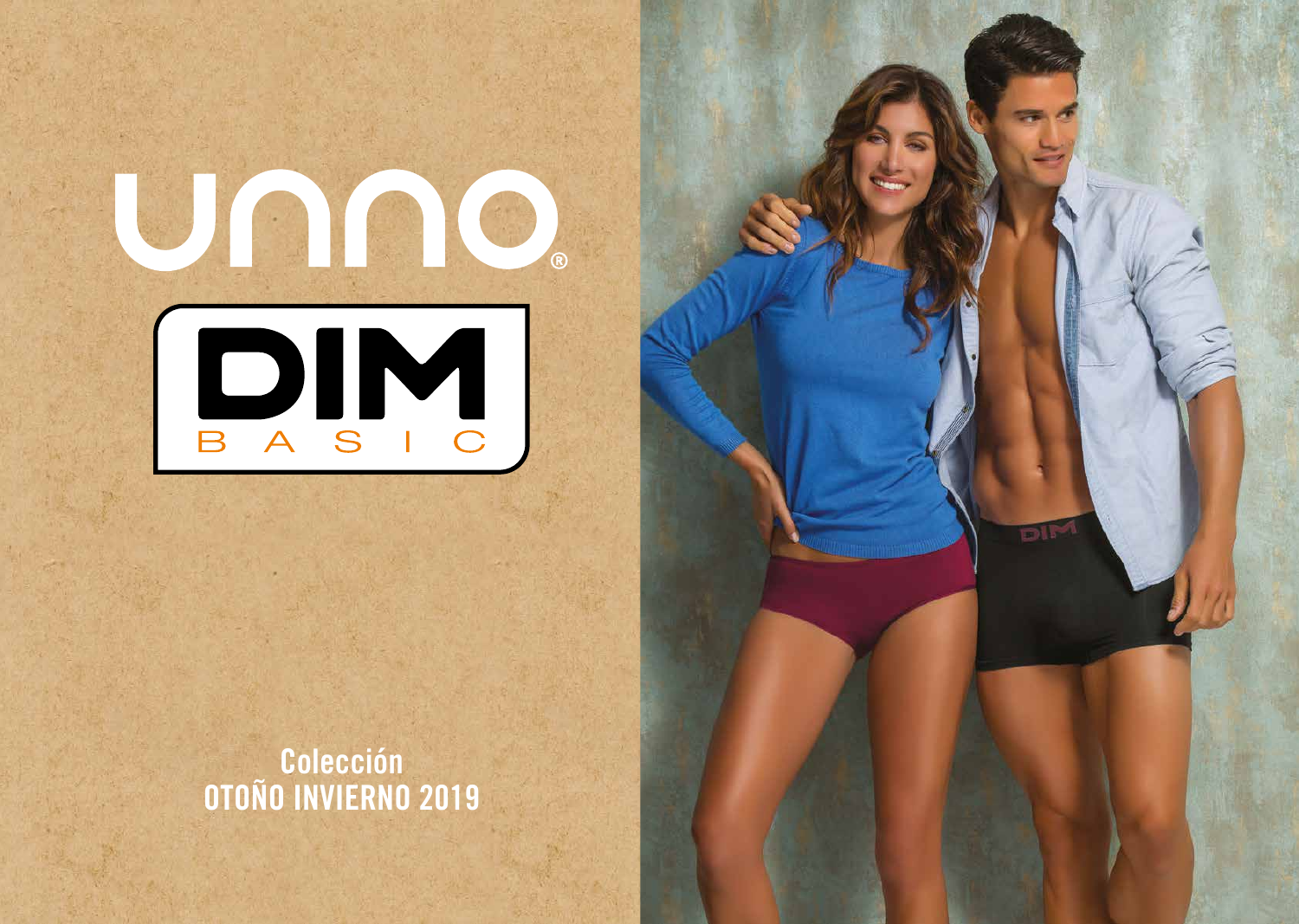# UNNO.

# ALGODÓN ELÁSTICO ALGODÓN SIN COSTURAS

AD005H1



**SLIP \*2** AD005HE

95% ALGODÓN - 5% ELASTÁN







## **BOXER \*2** AD005HF

AD005H2





**SLIP X2** 

6UM BLEU ATLANTIQUE / GRIS FONCÉ





| TALLAS:                                    |  |   |   |  |  |
|--------------------------------------------|--|---|---|--|--|
| 3                                          |  | 5 | հ |  |  |
| COMPOSICIÓN:                               |  |   |   |  |  |
| 50% POLIAMIDA - 40% ALGODÓN<br>10% ELASTÁN |  |   |   |  |  |





87B MARRON CANNELLE / NOIR

8OQ BLEU ATLANTIQUE / GRIS GRANIT

NUEVO COLOR



0C9 BLANC / NOIR



87B MARRON CANNELLE / NOIR



6UM BLEU ATLANTIQUE / GRIS FONCÉ



**BOXER \*2** 



87C BLEU DE NUIT / GRIS BLEU

5O7 ROUGE GRENAT / NOIR



8UC NOIR ET BLEU / NOIR ET ROUGE





87C BLEU DE NUIT / GRIS BLEU



5O7 ROUGE GRENAT / NOIR



74O GRIS FONCÉ / BLEU COBALT



8UC NOIR ET BLEU / NOIR ET ROUGE

### **Colección OTOÑO INVIERNO 2019**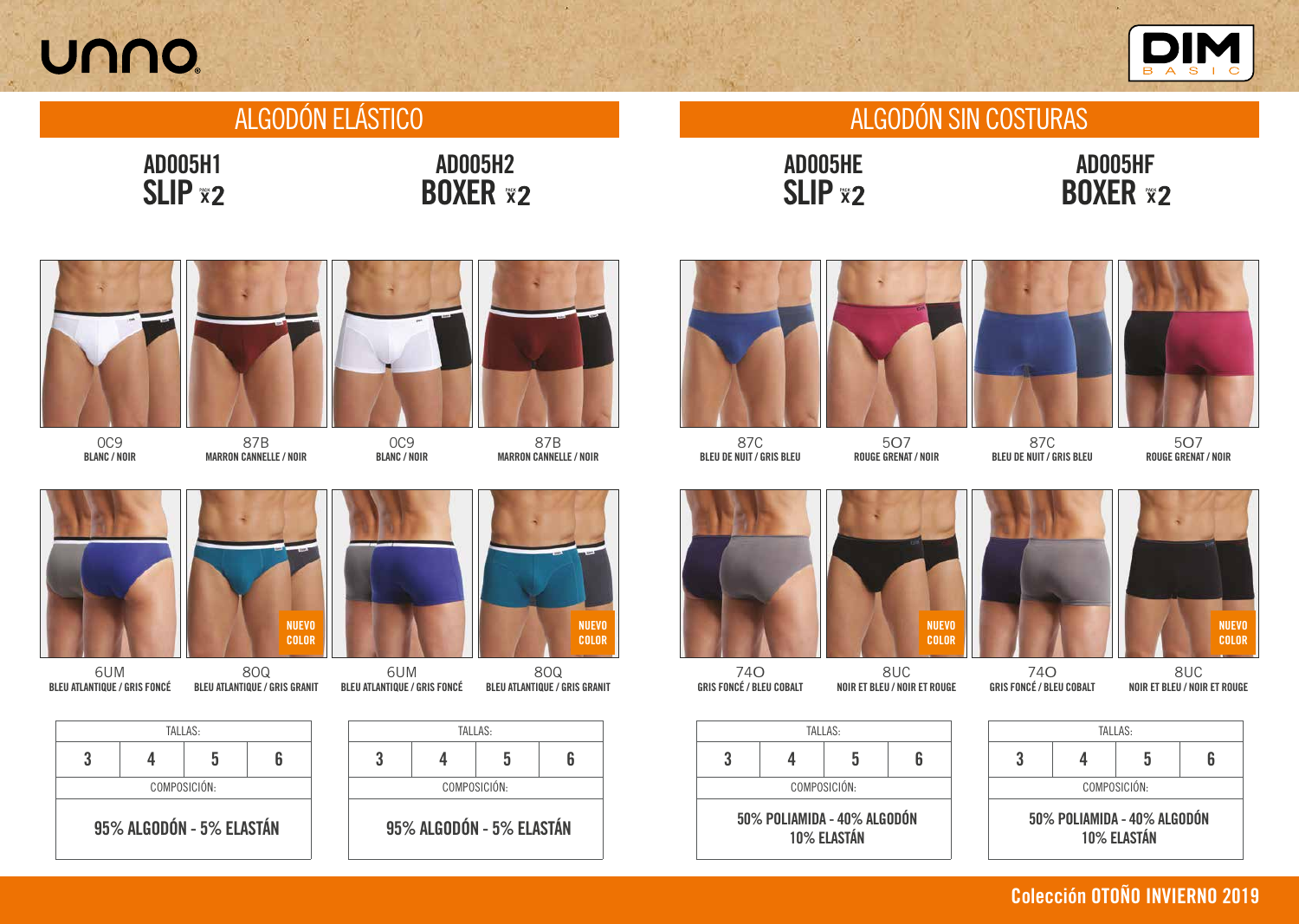# UNNO.

## MICROFIBRA SIN COSTURAS ALGODÓN ELÁSTICO





# **BRAGA BAJA <b>x**2 AD005DW



0CA - NOIR / BLANC



8QB - ROUGE VERNIS / GRI FONCÉ



5B8 - NEW SKIN / BLANC

| 95% ALGODÓN - 5% ELASTÁN |         |       |  |  |
|--------------------------|---------|-------|--|--|
| COMPOSICIÓN:             |         |       |  |  |
| 36/38                    | 40/42   | 44/46 |  |  |
|                          | TALLAS: |       |  |  |

### **SLIP \*2** AD005HG

**BOXER x2** AD005HH



## BOXER AD005DX

### 8QB - ROUGE VERNIS / GRI FONCÉ

0CA - NOIR / BLANC



5B8 - NEW SKIN / BLANC

| TALLAS:      |                            |   |   |  |  |
|--------------|----------------------------|---|---|--|--|
|              |                            | 5 | Բ |  |  |
| COMPOSICIÓN: |                            |   |   |  |  |
|              | 92% POLIAMIDA - 8% ELASTÁN |   |   |  |  |





3B7 Noir / Gris Foncé

0HZ Noir / Noir



6QO BLEU INDIGO / NOIR

8NL BLEU JEAN / BLEU DENIM

NUEVO COLOR







3B7 Noir / Gris Foncé











### **Colección OTOÑO INVIERNO 2019**